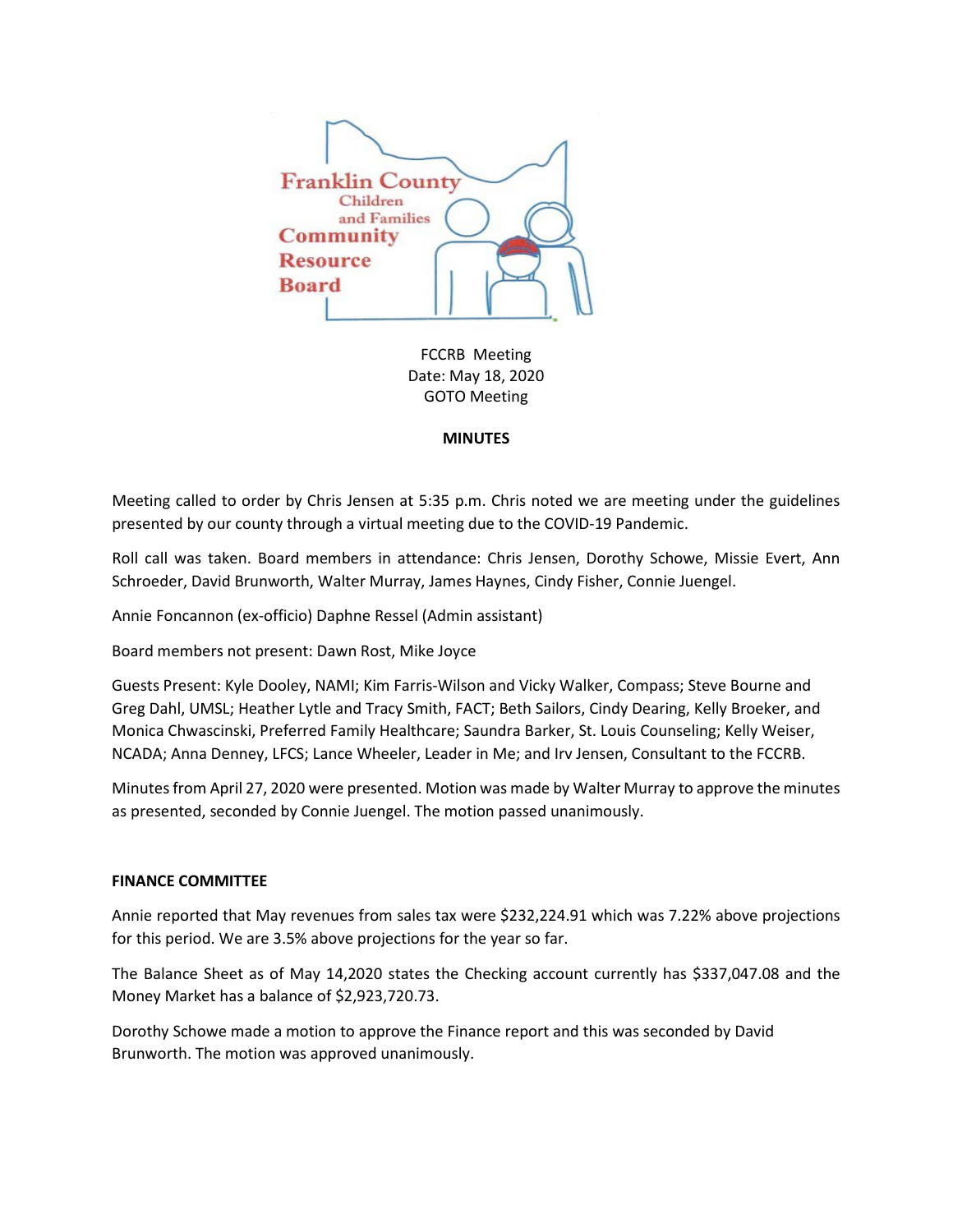# **PERSONNEL COMMITTEE**

No report

# **SELECTION AND REVIEW COMMITTEE**

No report

# **MARKETING COMMITTEE**

Irv has completed the highlights of various agencies for the newspapers and is now waiting for those providers to review. Irv is setting up a conference call with all of the Chambers about a campaign to spend locally. Recently the FCCRB has put out a post asking people to spend their stimulus checks locally and telling them that one penny for every \$4 spent goes to help local children. Irv also has a meeting in late June with the St. Clair Chamber to highlight the 2018 Needs Assessment.

Annie continues to work on Facebook pushes with resource information such as BHR and Franklin County Cares live story time. Annie is also doing live spots on KLPW with Diane Jones every other Wednesday to talk about youth mental health and how families can cope with the stress related to the pandemic quarantine. Annie will plan a radio spot with Diane to highlight the Clark-Vitt building and the plans in the coming months.

# **BUILDING COMMITTEE**

Annie reports some movement related to Children's Division moving to Clark Vitt from OA (Office of Administration for the State of Missouri.) Apparently OA has contacted Margie for details related to needs. Annie received a call from Compass and they are interested in moving Community Support workers for Adult and Children.

June 13, 2020 is the end of the extension previously requested. Need to ask for a 60-day extension since we do not have contingencies met at this time.

Annie continues to receive interest from providers related to possible tenants for the building. The only confirmed tenant who has sent a letter of intent is Preferred Family Health Care. Ann requested a "cheat sheet" of who are interested and how much rent they would produce. Right now Annie has heard interest from Compass, St. Louis Counseling, Children's Advocacy Center, Jefferson/Franklin Community Action Corporation, and Foundations for Franklin County.

## **OLD BUSINESS**

Policy and Procedure Changes – nothing new to report related to policy and procedure updates.

Auditors are currently working on 2015. No updates as of today.

Annie has some of the banking proposal together and is waiting on input from our current provider and the other Children's Services Funds across the state.

## **NEW BUSINESS**

COVID-19 Response: no updates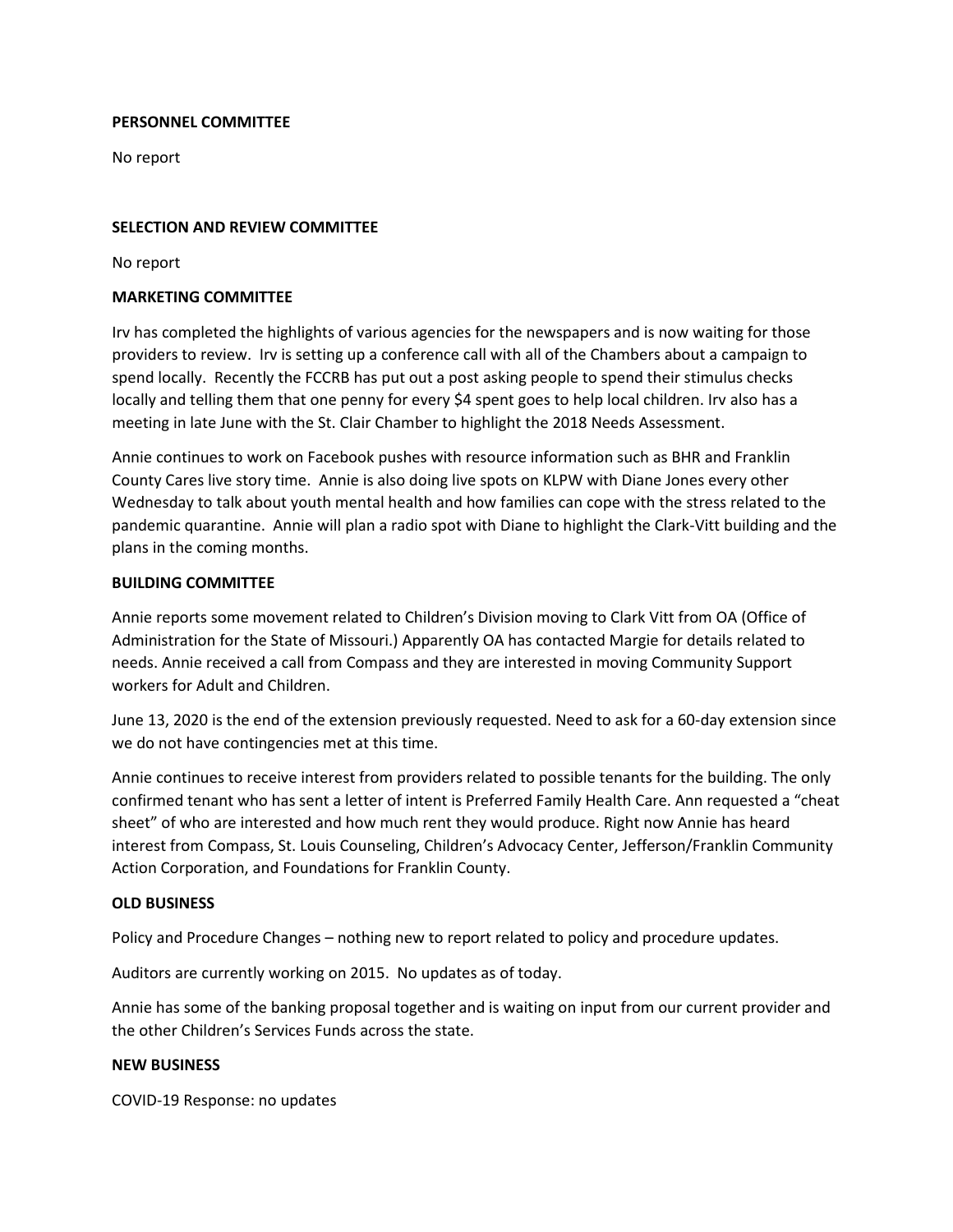Lance Wheeler gave a presentation related to changes with Leader in Me. The main focus will be to train teachers to be trainers for the program which will be lower cost to schools and FCCRBoard. The focus is to have this change up and running this year as soon as possible. Below is the information he provided during the meeting.

# LeaderinMe.

Leader in Me is now a CASEL-Endorsed K-6 Effective Social and Emotional Learning Program



**CASEL is the leading** international authority in the advancement of social-emotional leadership in education.

CASEL has been reviewing SEL programs for over a decade, using an increasingly rigorous endorsement process. Their focus on empirical evidence and extensive collaborative efforts has made CASEL the trusted source for educational administrators and policy-makers.

#### **Why does a CASEL Endorsement MATTER?**

- Distinction of being part of the limited group of SEL programs who've met the CASEL's strict  $\overline{\phantom{a}}$  criteria.
- 
- **External validation that Leader** in Me is an evidence-based process.
- Evidence of the high-quality materials and supports<br>available thru Leader in Me

#### What does the CASEL Endorsement say about Leader in Me?

- . Well-designed program systemically promoting social and emotional competence development
- · High-quality professional development and implementation support
- Rigorous research supporting its positive impacts on students

|                                                                                                                                                              | SOURCE: CASEL.org    |                                              |                                       | Level of Promotion and Reinforcement of SEL |                     |                 |                  | Menitorina<br><b>Implementation</b> |                |
|--------------------------------------------------------------------------------------------------------------------------------------------------------------|----------------------|----------------------------------------------|---------------------------------------|---------------------------------------------|---------------------|-----------------|------------------|-------------------------------------|----------------|
| IN FACT, the CASEL<br>review indicated that<br>Leader in Me<br>offered the most<br>comprehensive<br>program design and<br>implementation support<br>to date. | Program Name         | Explicit.<br><b>SEL Sidib</b><br>Instruction | Teacher<br>Instructional<br>Practices | Classroom<br>wide                           | School<br>wide      | <b>Family</b>   | <b>Community</b> | Self-<br>19001                      | Oltravation    |
|                                                                                                                                                              | <b>Leader in Me.</b> |                                              |                                       | <b>Extensive</b>                            | <b>Fathering</b>    | Extremelon      | <b>Extensive</b> |                                     |                |
|                                                                                                                                                              | Mrd. F               | v                                            |                                       | his set their                               | <b>Minima</b>       | <b>Michael</b>  | <b>Marined</b>   |                                     | -              |
|                                                                                                                                                              | Coen Shele           |                                              |                                       | <b>Exception</b>                            | <b>Extraordists</b> | Fakels w        | Mini red         | ÷                                   | -              |
|                                                                                                                                                              | $-201 - 15$          | ۷                                            |                                       | <b>Externol</b>                             | to second           | <b>Exterion</b> | <b>Married</b>   |                                     | ¥              |
|                                                                                                                                                              | Positive Action      |                                              | <b>Service</b>                        | <b>Linkedon</b>                             | <b>Lichestin</b>    | Lident as       | <b>Loterane</b>  | ÷,                                  | <b>Section</b> |
|                                                                                                                                                              | Haspense va Chevroom | $\sim$                                       |                                       | Extensive                                   | Economic            | Extersive       | <b>Minimal</b>   | ÷                                   |                |
|                                                                                                                                                              | <b>RULER</b>         | $\sim$                                       |                                       | <b>Links</b> the                            | Lotaratav           | Lidenties       | <b>Minimal</b>   |                                     | ×              |
|                                                                                                                                                              | Separat Step         | $\cdots$                                     |                                       | Econstant                                   | <b>Adequate</b>     | Adequate        | <b>Minimal</b>   |                                     |                |

## **Executive Directors Report**

Annie continues to meeting virtually with all providers.

## **Announcements**

None